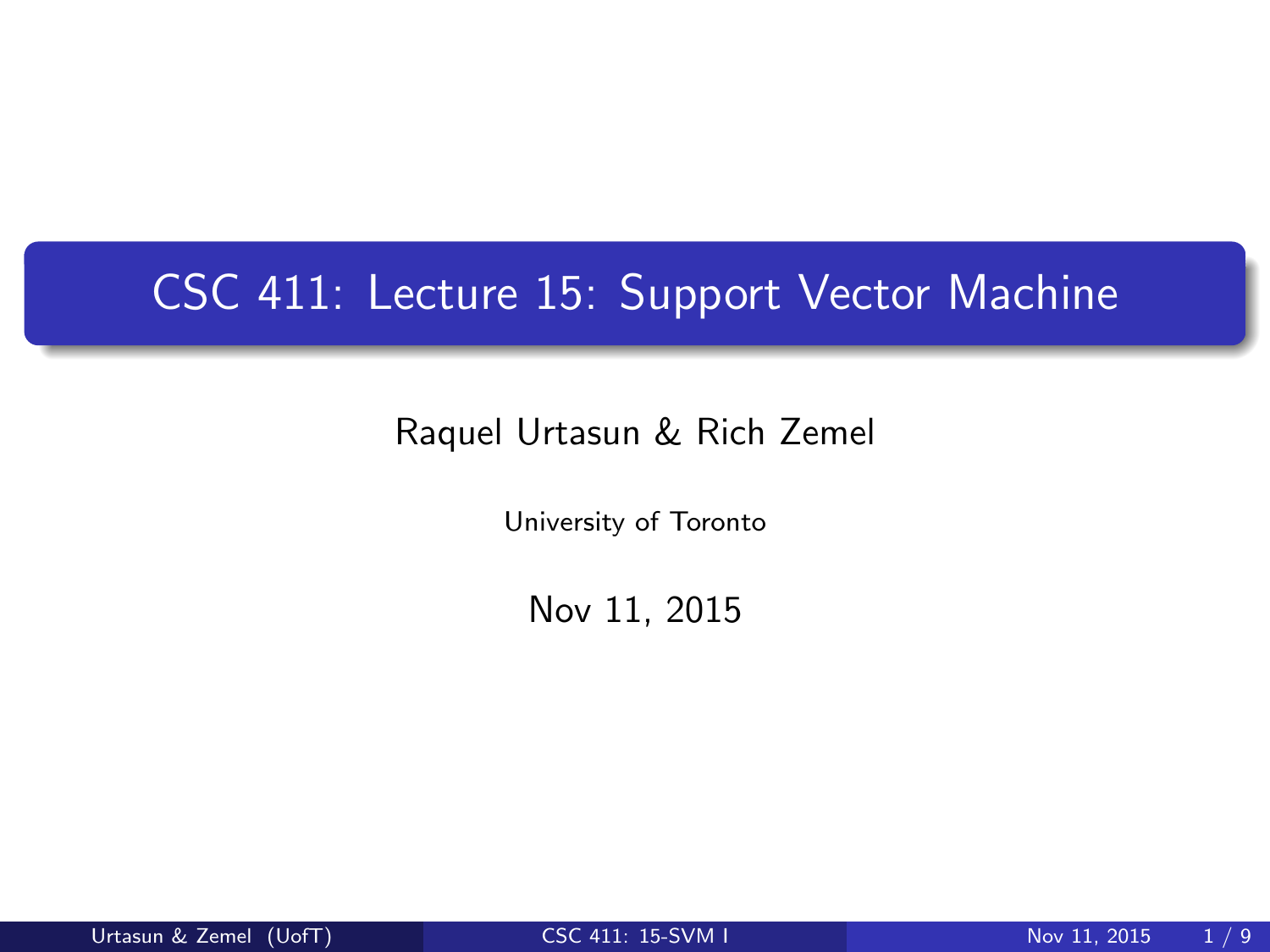- **o** Margin
- Max-margin classification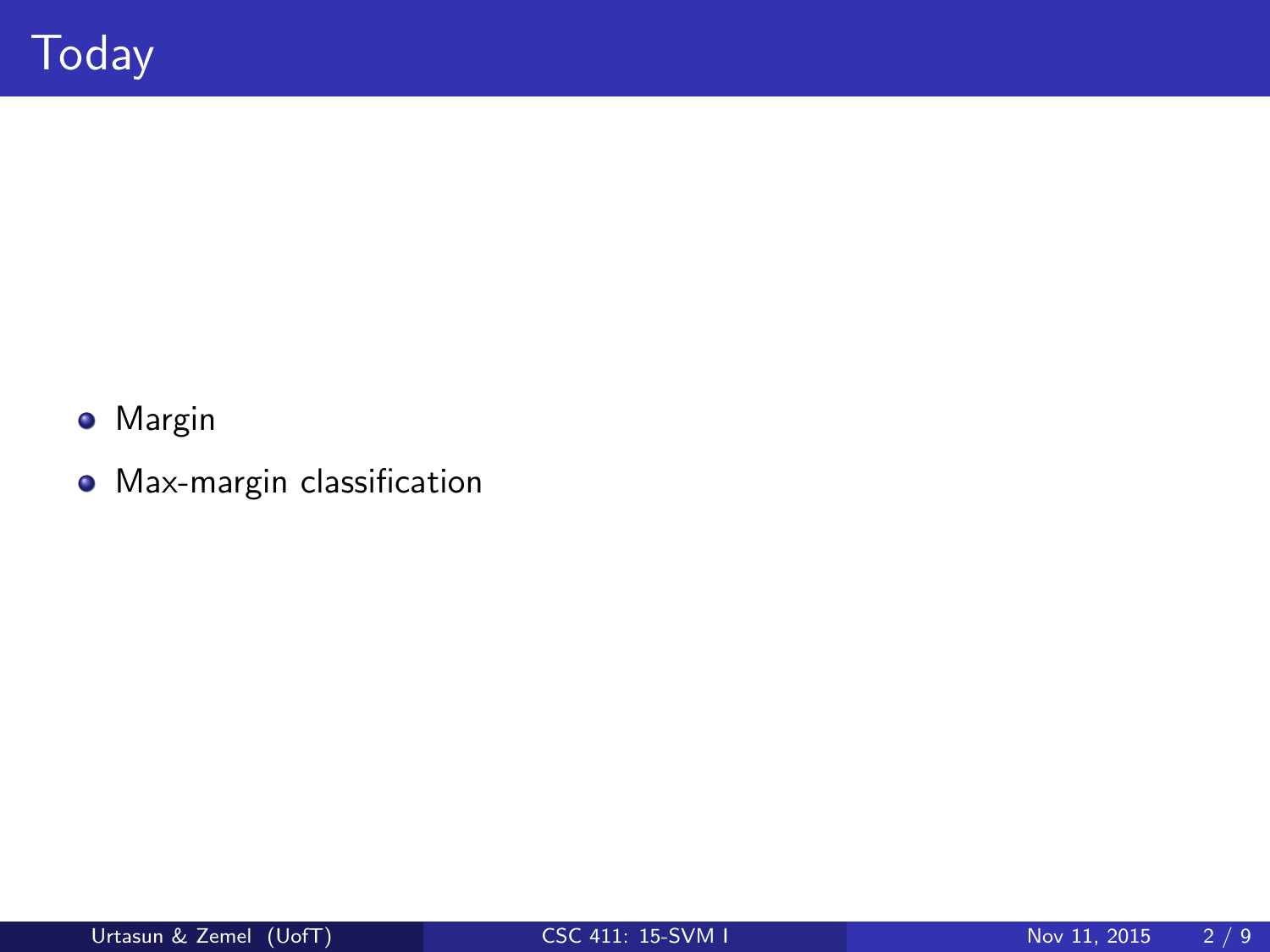# Logistic Regression

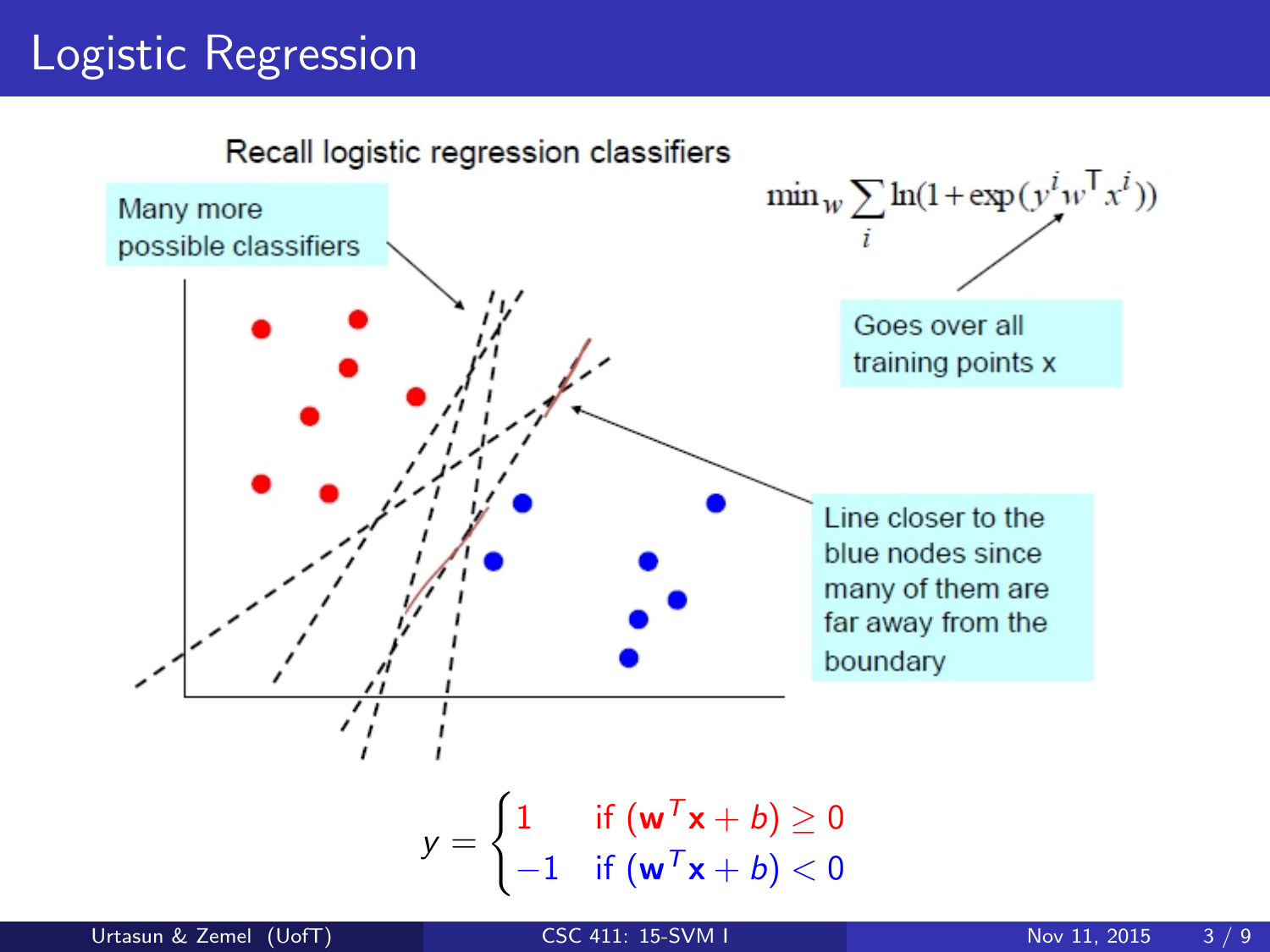# Max margin classification

- Instead of fitting all the points, focus on boundary points
- Aim: learn a boundary that leads to the largest margin (buffer) from points on both sides



- Why: intuition; theoretical support; and works well in practice
- Subset of vectors that support (determine boundary) are called the support vectors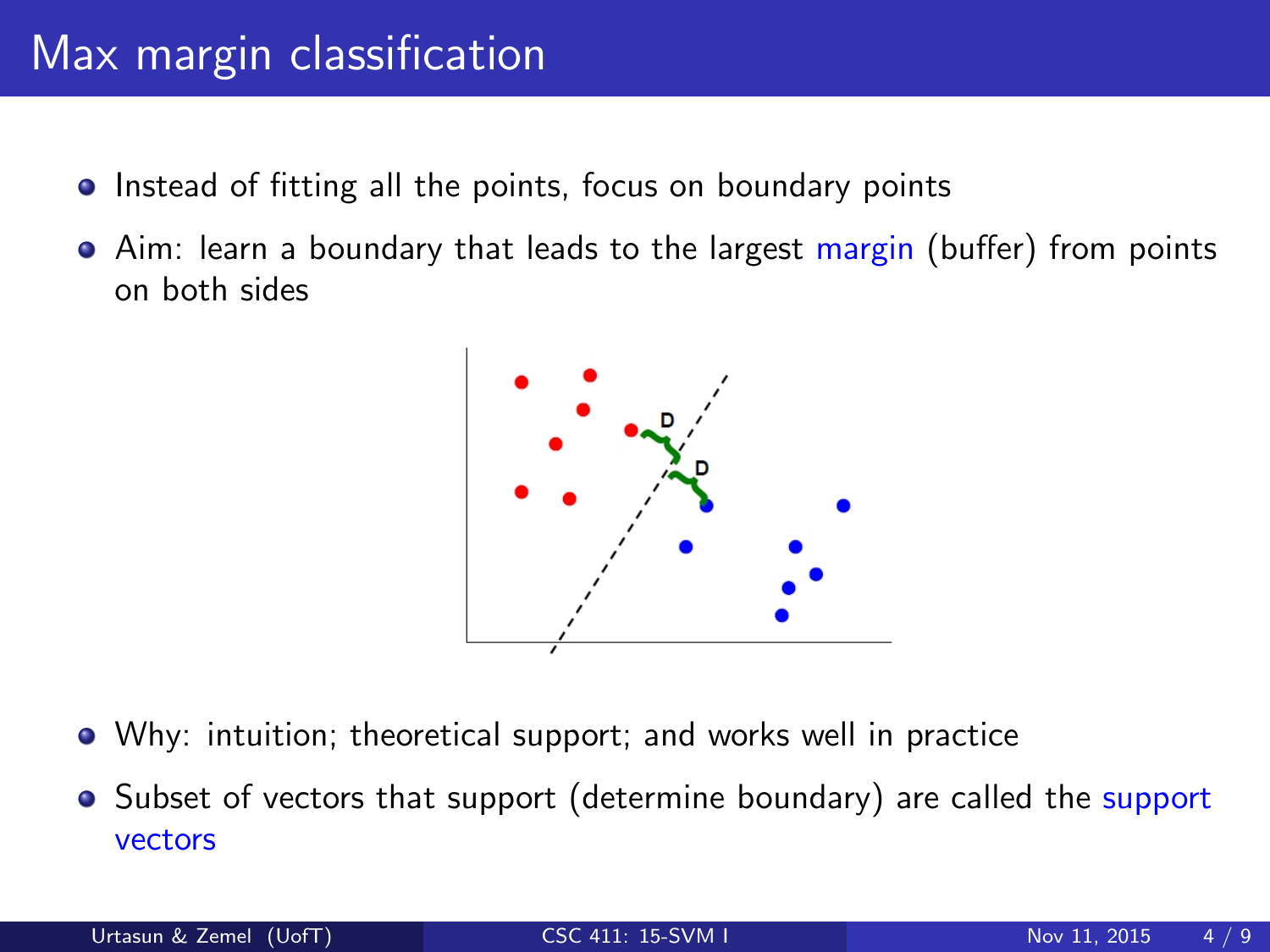Max margin classifier: inputs in margin are of unknown class

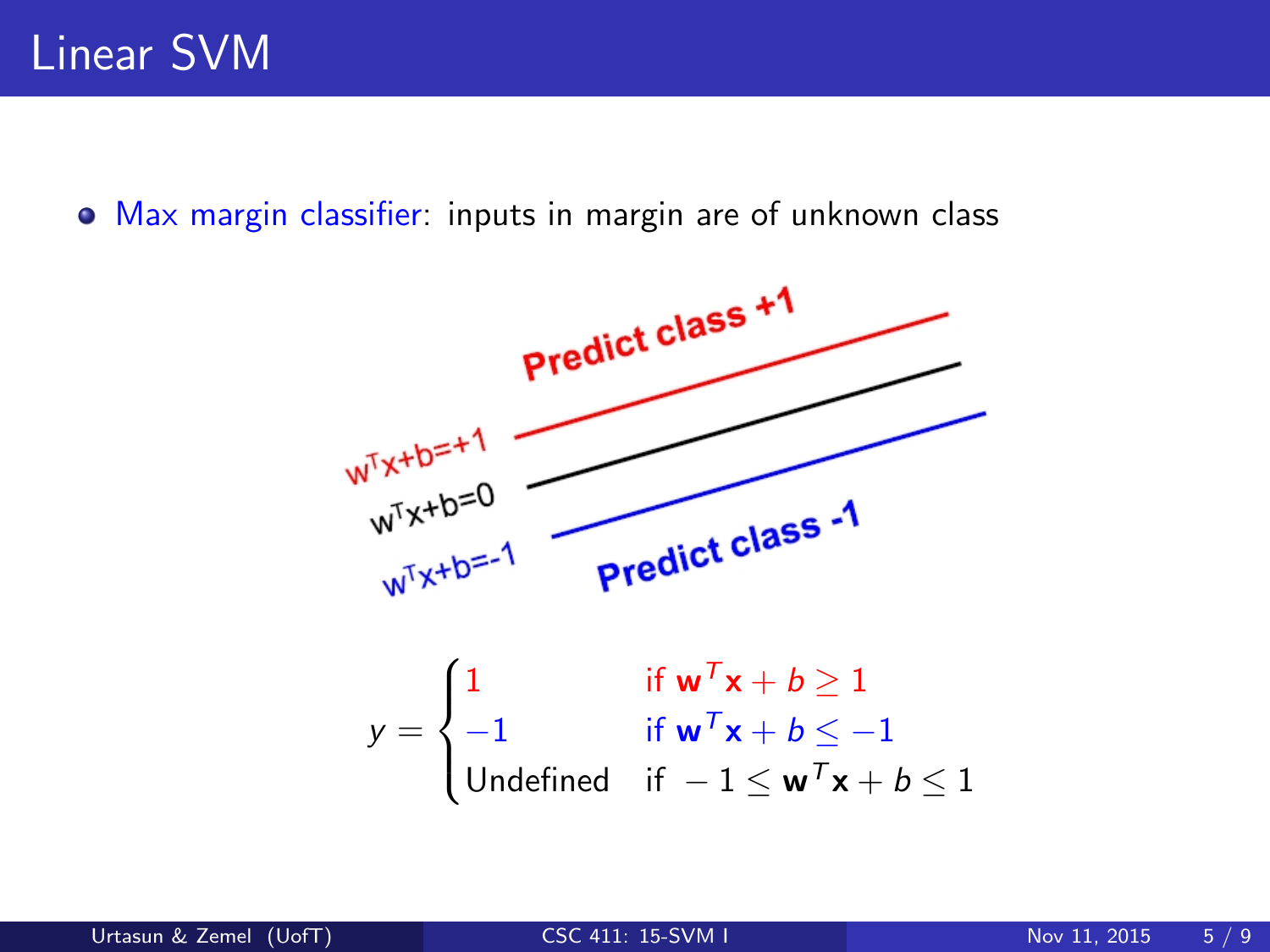### Geometry of the Problem



• The vector **w** is orthogonal to the  $+1$  plane. If  $u$  and  $v$  are two points on that plane, then

$$
\mathbf{w}^{\mathcal{T}}(\mathbf{u}-\mathbf{v})=0
$$

- $\bullet$  Same is true for  $-1$  plane
- Also: for point  $x_{+}$  on  $+1$  plane and  $x_{-}$  nearest point on  $-1$  plane:

$$
\mathbf{x}_+ = \lambda \mathbf{w} + \mathbf{x}_-
$$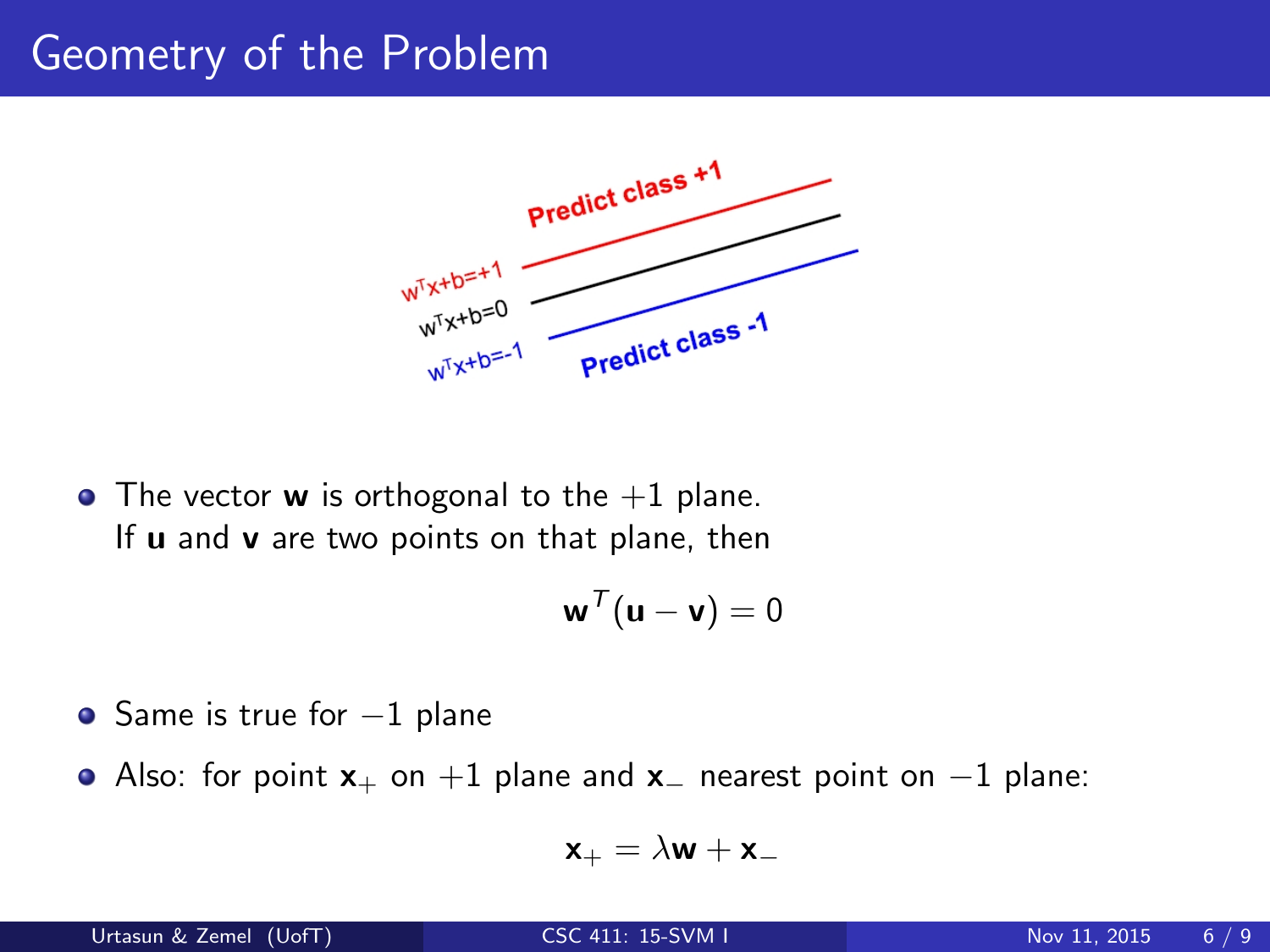Also: for point  $x_+$  on +1 plane and  $x_-$  nearest point on -1 plane:

$$
\mathbf{x}_{+} = \lambda \mathbf{w} + \mathbf{x}_{-}
$$



$$
\mathbf{w}^T \mathbf{x}_+ + b = 1
$$
  

$$
\mathbf{w}^T (\lambda \mathbf{w} + \mathbf{x}_-) + b = 1
$$
  

$$
\mathbf{w}^T \mathbf{x}_- + b + \lambda \mathbf{w}^T \mathbf{w} = 1
$$
  

$$
-1 + \lambda \mathbf{w}^T \mathbf{w} = 1
$$

Therefore

$$
\lambda = \frac{2}{\mathbf{w}^T \mathbf{w}}
$$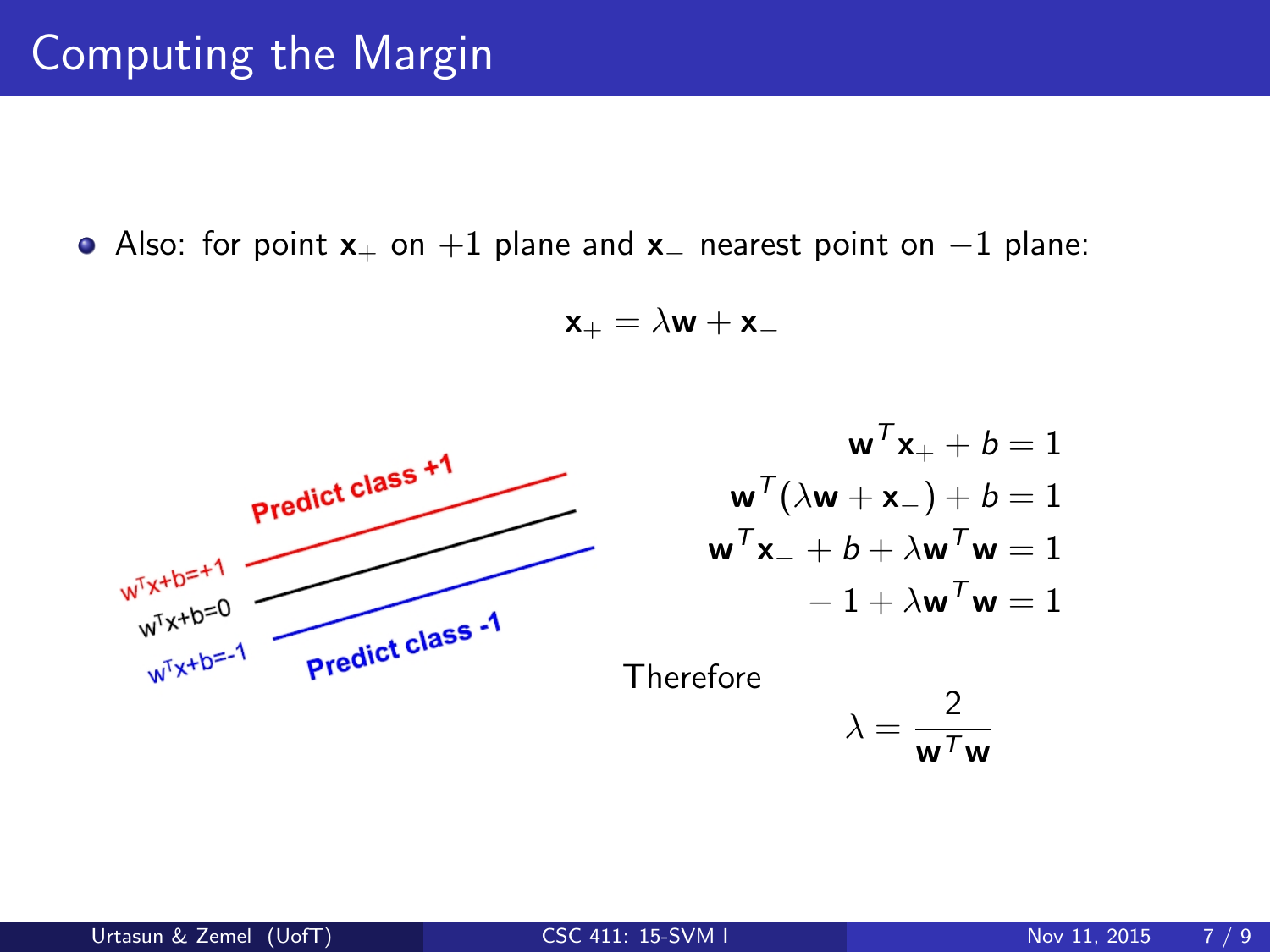- $\bullet$  Define the margin M to be the distance between the  $+1$  and  $-1$  planes
- We can now express this in terms of w to maximize the margin we minimize the length of w